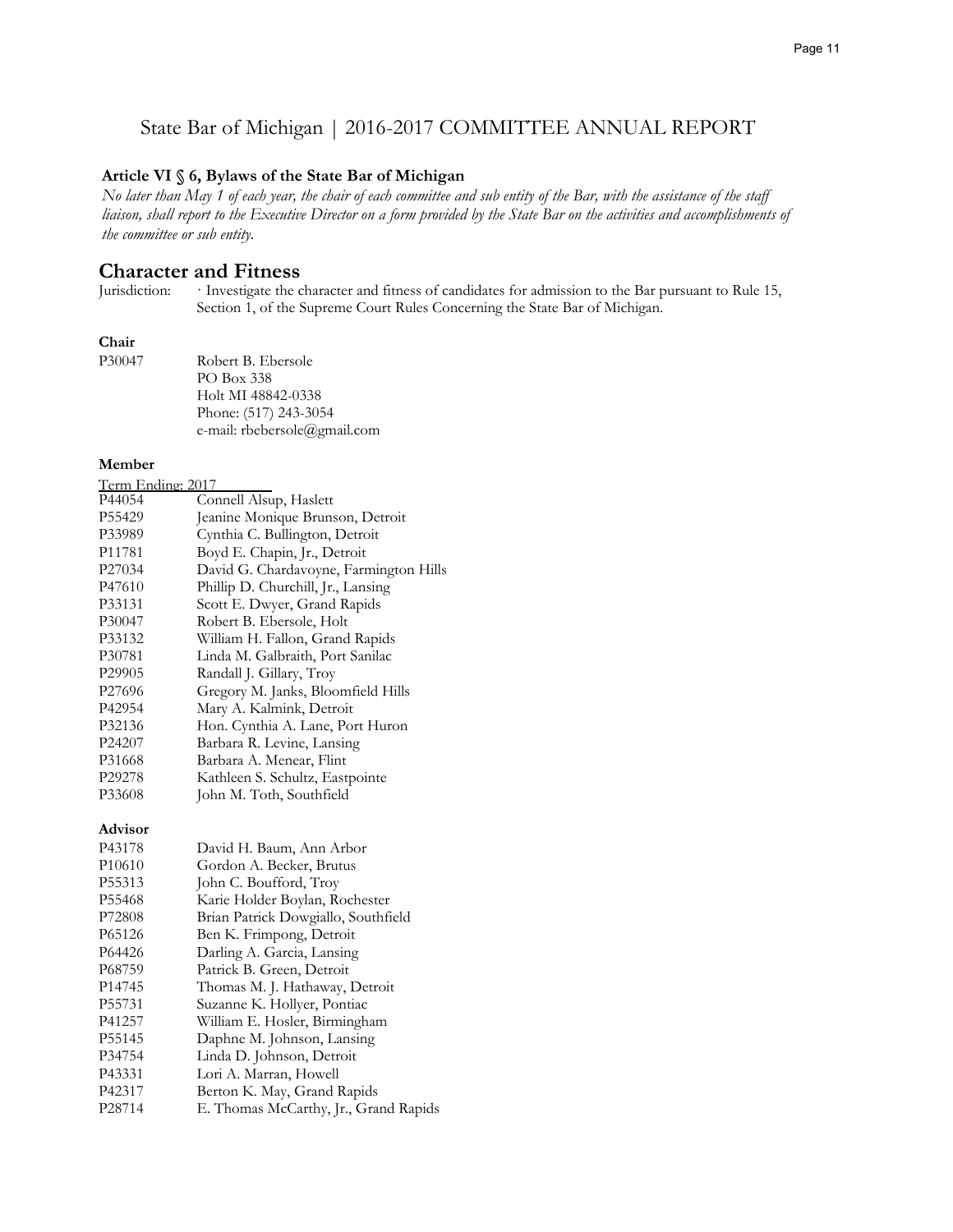| P41317 | Maria C. Miller, Detroit         |
|--------|----------------------------------|
| P51984 | Sonal Hope Mithani, Ann Arbor    |
| P58346 | Brian P. Morley, Lansing         |
| P33222 | Thomas L. Saxe, Grand Rapids     |
| P44485 | Wanda M. Stokes, Lansing         |
| P33955 | Kimberley Reed Thompson, Detroit |
| P37062 | Joan P. Vestrand, Auburn Hills   |
| P24154 | Keith D. Zick, Port Huron        |
|        |                                  |

**State Bar Liaison** Danon D. Goodrum-Garland, Lansing Patricia Peyton, Lansing Diane K. VanAken, Lansing

### **State Bar Liaison Assistant**

Mary Sue Lester, Lansing Keith Wilkinson, Lansing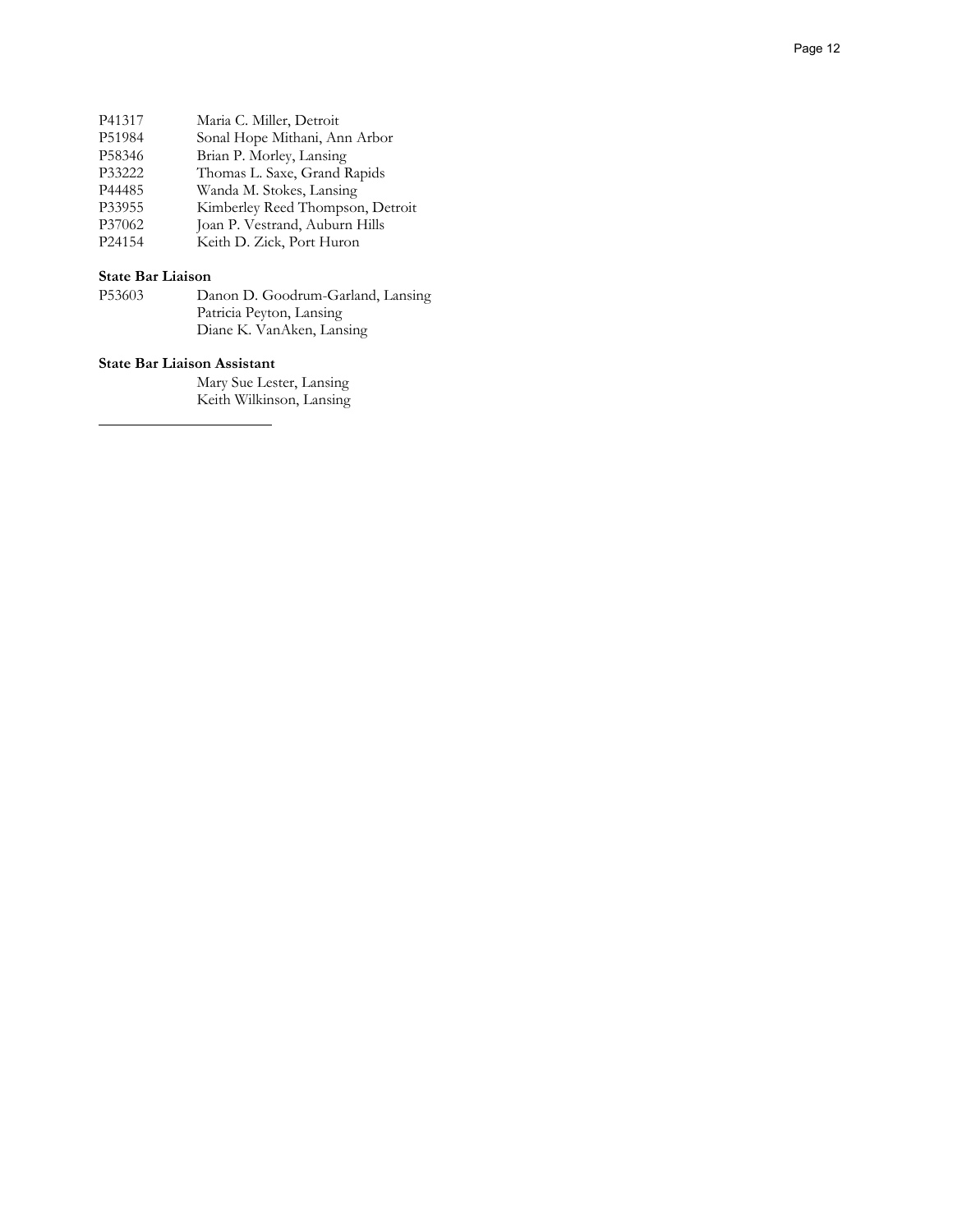# **Committee Meeting Schedule:**

Please attach any additional information needed regarding Committee meetings as an addendum. *\*Please keep meeting descriptions brief.*

| <b>Meeting Type</b>   |                                                                                                                                                | Date | Location             |
|-----------------------|------------------------------------------------------------------------------------------------------------------------------------------------|------|----------------------|
| Description           |                                                                                                                                                |      |                      |
| Meeting Type Hearings |                                                                                                                                                |      |                      |
| Description           | Hearings are scheduled as mutually convenient between the Presiding Committee Member, State<br>Bar Counsel, and Applicant/Applicant's Counsel. |      |                      |
| Meeting Type          | <b>Business Meetings</b>                                                                                                                       |      |                      |
| Description           | Business meetings are conducted on an as-needed basis.                                                                                         |      |                      |
| Meeting Type          |                                                                                                                                                |      |                      |
| Description           |                                                                                                                                                |      |                      |
| Meeting Type          |                                                                                                                                                |      |                      |
| Description           |                                                                                                                                                |      |                      |
|                       |                                                                                                                                                |      |                      |
| Meeting Type          |                                                                                                                                                |      |                      |
| Description           |                                                                                                                                                |      |                      |
|                       |                                                                                                                                                |      |                      |
| Meeting Type          |                                                                                                                                                |      |                      |
| Description           |                                                                                                                                                |      |                      |
|                       |                                                                                                                                                |      |                      |
|                       |                                                                                                                                                |      | <b>Reset Section</b> |

# **Resources provided by the State Bar of Michigan in support of committee work:**

Reset Section<br>
te all<br>
dered<br>
assist<br>
The<br>
assist the<br>
sprovided<br>
g<br>
g<br>
aminers,<br>
Reset Section Six full-time staff members of the Character and Fitness department process and investigate all applications, favorably recommend applicants whose files did not reveal information considered significantly adverse, designate and prepare files to be referred to district committees, and assist assigned State Bar Counsel and the Standing Committee in conducting de novo hearings. The Director of Professional Standards and the Professional Standards Assistant Counsel also assist the Committee with legal and ethical matters. Meeting space at the Michael Franck Building is provided for hearings conducted in Lansing, as are court reporting services for all hearings conducted throughout the state, along with all materials and meals for hearings, meetings, and training sessions. Committee members and staff also attend hearings before the Board of Law Examiners, and staff prepares and distributes the hearing materials for those hearings.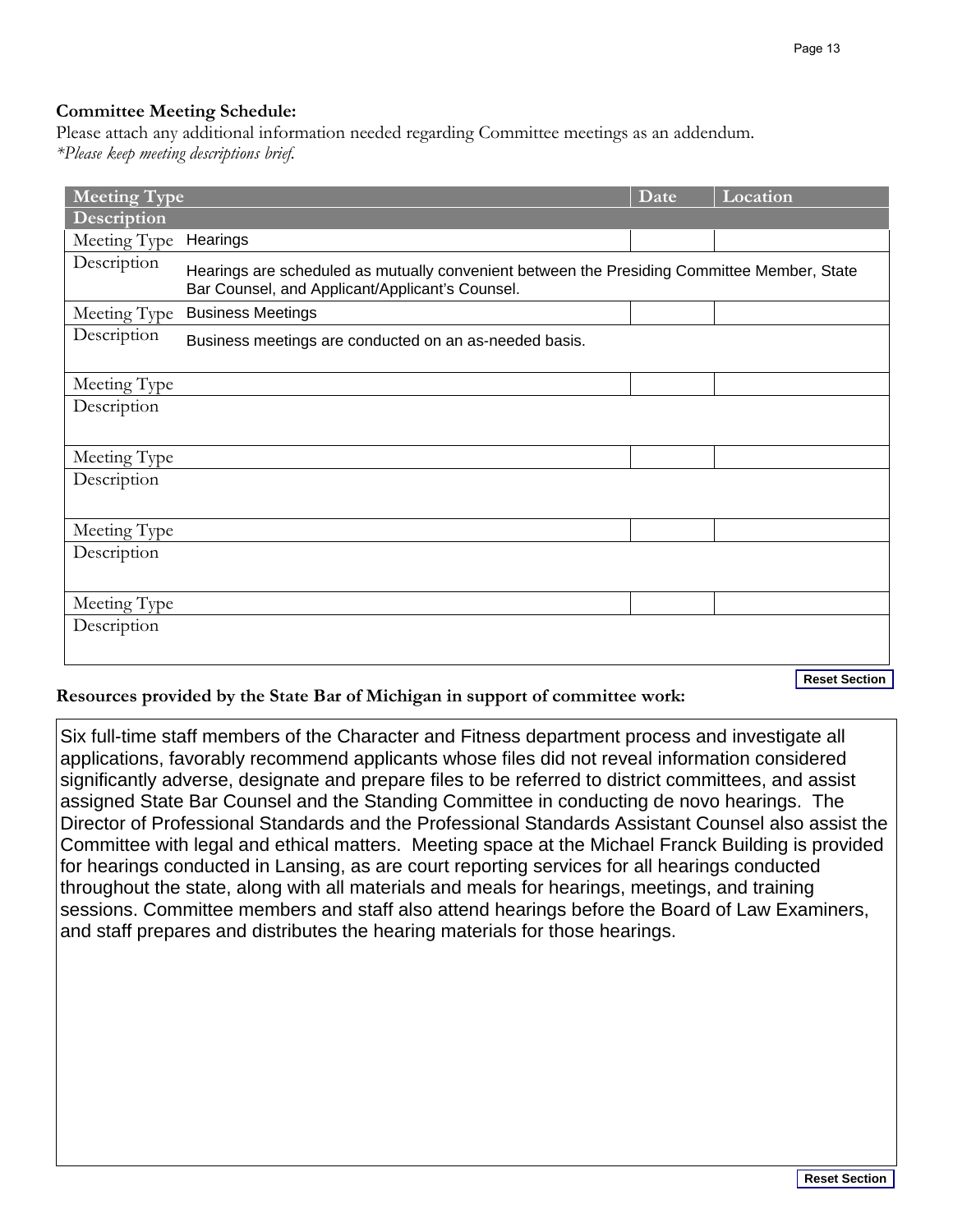## **Committee Activities:**

The primary work of the Standing Committee on Character and Fitness is to investigate and make recommendations with respect to the character and fitness of every applicant for admission to the bar by bar examination, as well as some applicants for admission without examination when designated by the Board of Law Examiners. This work is accomplished with the assistance of assigned State Bar Staff and the District Character and Fitness Committees. One business-type meeting may be held during the year to address policy issues and train new members, if deemed necessary by the Chairperson.

The Standing Committee members review recommendations submitted by the District Committees, conduct confidential applicant hearings, and make recommendations to the Board of Law Examiners. The bar exam is administered by the Board of Law Examiners twice annually, and each first time examinee must complete an Affidavit of Personal History and submit all required background information. The number of applications received has decreased over the past several years due to the decline in law school enrollment; there were 832 examinees who filed character and fitness Affidavits of Personal History for the July 2016 and February 2017 examinations. Applicants must be re-certified if the original application is over three years old and the applicant has not been successful on the bar examination, which involves submitting to another complete investigation. After the staff investigation is completed, an applicant is recommended favorably to the State Board of Law Examiners without referral to the Committee when investigation of past conduct discloses no significant adverse factual information. In all other instances, applicants are referred to a District Committee for a personal interview. Approximately 200 members of the Bar volunteer to serve on the nine District Committees. The District Committees issue a written report and recommendation on each applicant interviewed to the Standing Committee. Upon receiving a District Committee recommendation, the Standing Committee may: endorse the recommendation, take the recommendation under advisement pending additional information, remand the recommendation to the District Committee with instructions for further proceedings, or reject the recommendation and conduct a hearing de novo. All recommendations are ultimately transmitted to the Board of Law Examiners for final action.

The District Character and Fitness Committees conducted interviews for 47 applicants for the July 2016, exam cycle. To date, 2 files have been referred for District Committee interviews for the February 2017 exam cycle, and of those, 2 interviews have either been scheduled or completed. It is expected that up to 32 additional files may be referred for the February 2017 exam cycle, based on the information received to date. New member training for District Committee members was conducted on March 24, 2017 by members of the Standing Committee and State Bar Staff, and was attended by 32 new members.

From May 1, 2016 through March 31, 2017, the Standing Committee held 32 formal hearings before making recommendations to the State Board of Law Examiners. Additionally, 22 hearings are expected to be conducted during the remainder of the fiscal year. Seven hearings before the State Board of Law Examiners were also conducted during this time frame, which required the presence of a member of the Committee acting as assigned State Bar Counsel as well as a member of the Character and Fitness Department Staff.

The time commitment required to conduct formal hearings, including hearings spanning multiple days, establish policies, address individual applicant requests, and monitor the applicant processing system is significant. The Committee would be unable to function without the dedication, professionalism, and hard work of members of the District Committees and the Advisor Members of the Standing Committee. It is a tribute to the legal profession that among its members are so many people who give substantially of their time to ensure that persons admitted as lawyers in Michigan are worthy of public trust.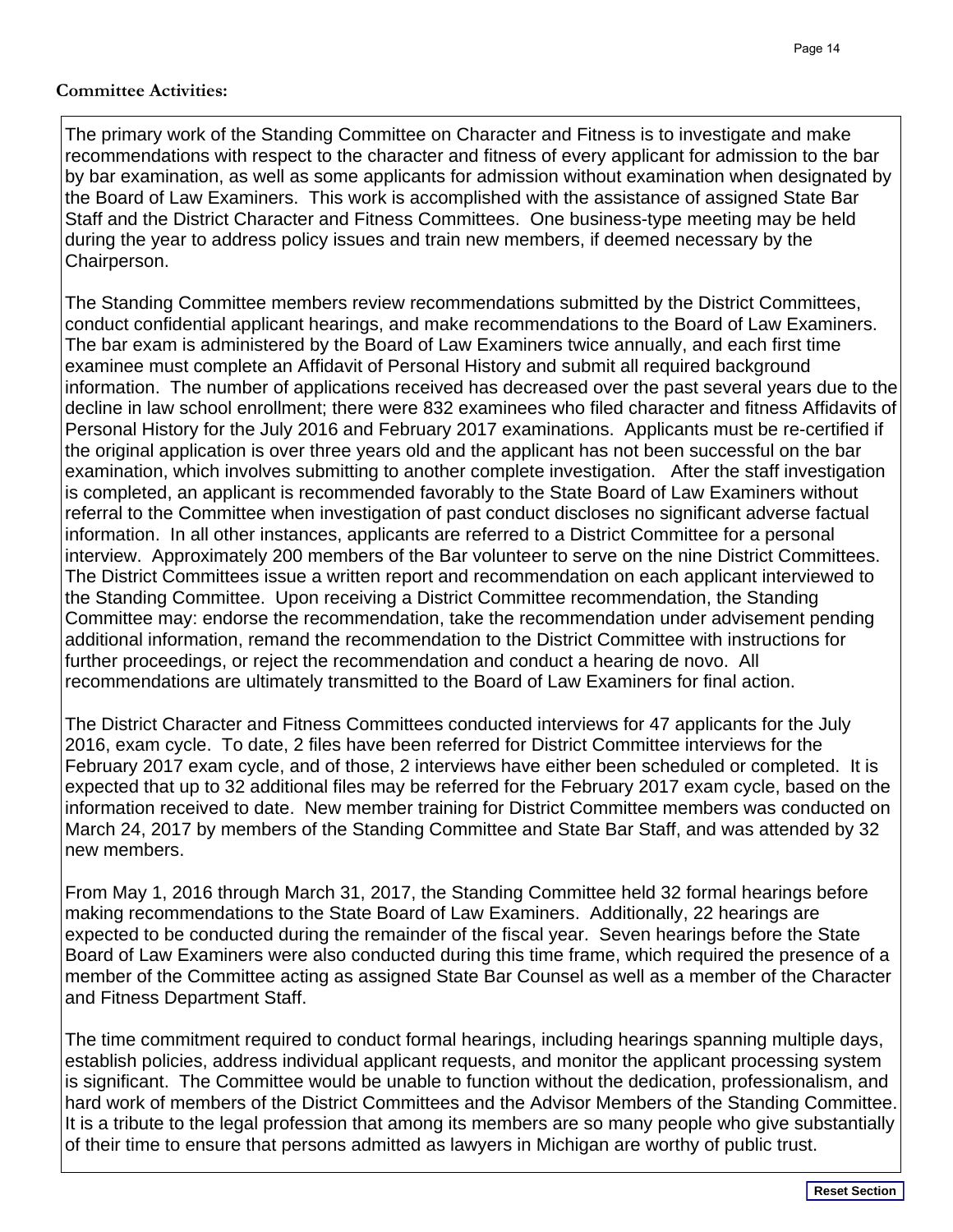# **Future Goals and Activities:**

State Bar staff, in coordination with the Board of Law Examiners, are building a bar exam applicant portal and database that will update the current systems being used by the Character & Fitness Department and the Board. A primary goal of the portal and database is to expedite and enhance communications between both entities and to/from the applicants. Additionally, the new systems will keep the applicants up to date on the progress of their applications, and greatly reduce the use of paper, making the application process greener than ever.

A request for an increase in the investigation fee is currently pending before the Michigan Supreme Court; fees were last raised in 2001. The increase was requested to reduce the amount of member dues currently being allocated to the Character and Fitness process.

In addition to conducting hearings, the Committee continues to work on Law Student Outreach, and analyze current questions on the Affidavit of Personal History.